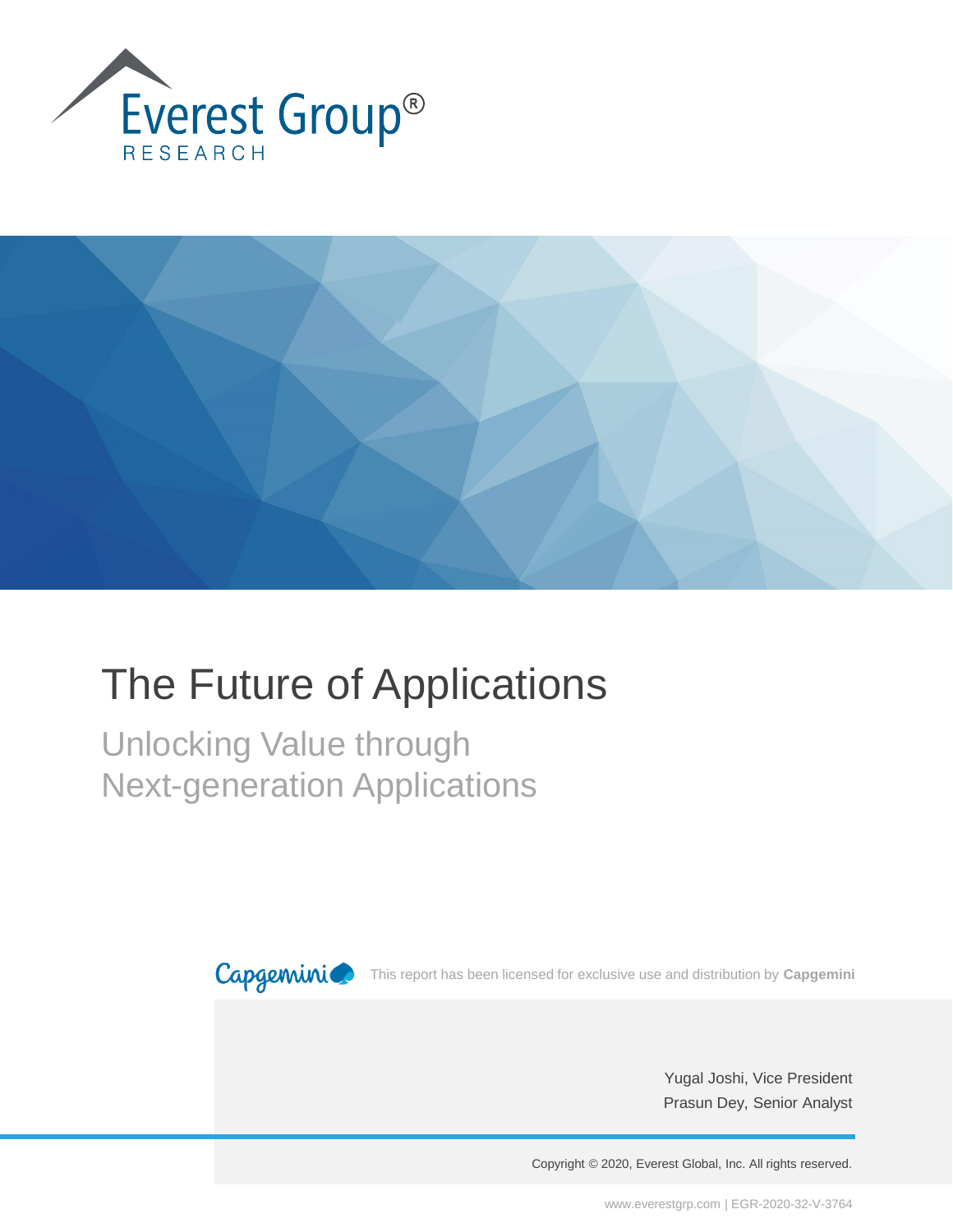# Executive summary

Enterprise expectations from applications are rapidly shifting from driving business processes efficiently to enhancing stakeholder experience, building new business models, and preparing business for the future. Such evolving expectations need a dramatically different application ecosystem, as applications of the future are likely to be significantly different from their predecessors.

Next-generation applications will be better equipped to respond to enterprises' needs of agility and resilience. They will augment human capabilities, provide differentiated experiences, and operate seamlessly across business functions and the technology landscape.

However, enterprises need to find ways to make such applications simple and easier to build and capable of working autonomously. They should be mindful of the technical debt, suboptimal processes, and other limiting factors that threaten to hamper their operations. Also, enterprises should be realistic about their talent models and existing processes and fine-tune them as needed to cater to next-generation applications.

This report analyzes enterprises' evolving expectations from applications, outlines the guiding principles to build applications that meet those expectations, describes the benefits of such applications for enterprises, and suggests a roadmap for delivering breakthrough value. In particular, we focus on the following areas:

- ⚫ New enterprise expectations from applications
- Features of applications of the future
- Key considerations when building next-generation applications
- ⚫ Value drivers for applications of the future
- ⚫ An approach to build future-ready applications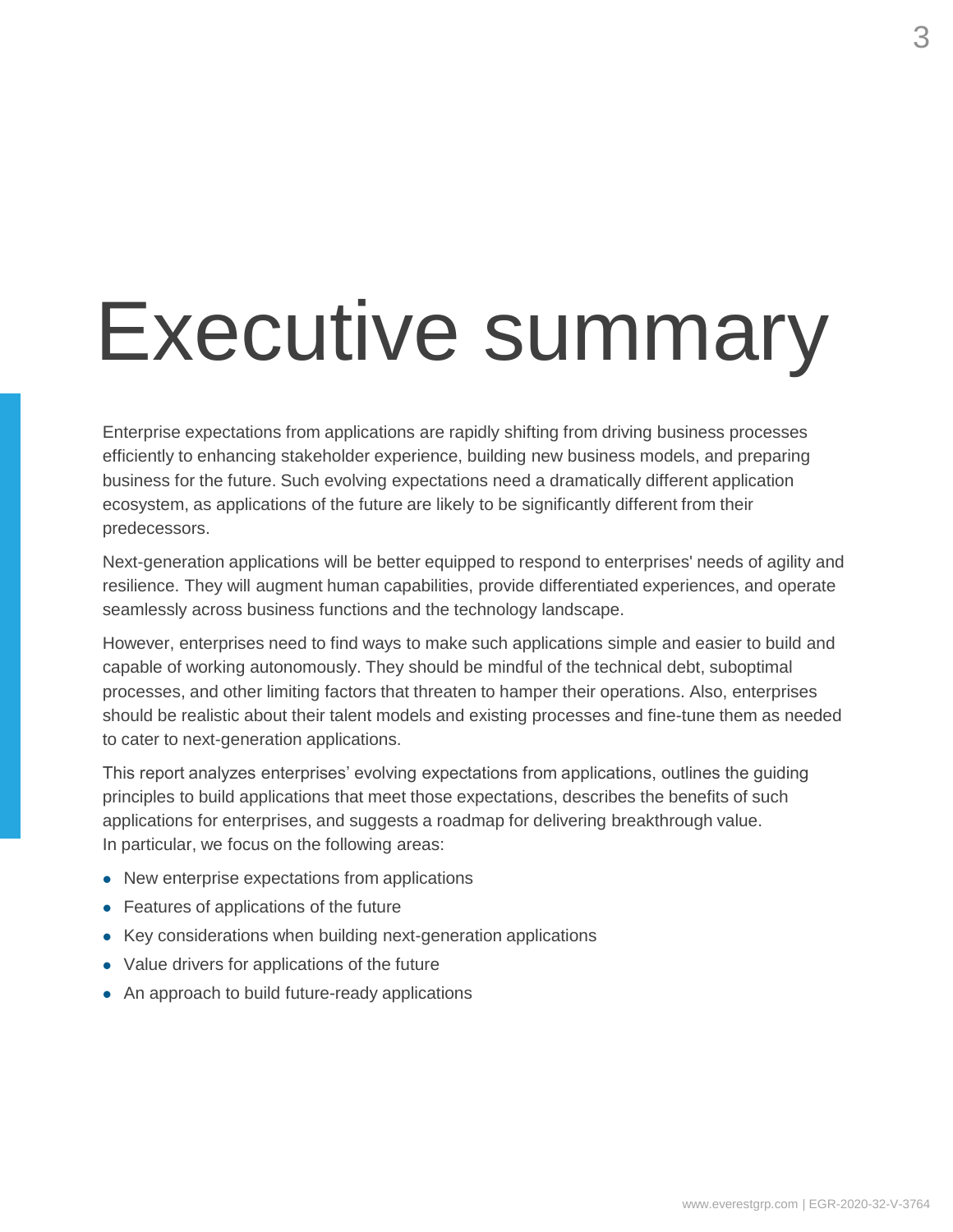# Enterprise expectations from applications are evolving rapidly

Enterprises expect their applications to transform their businesses and create breakthrough value

#### **Everest Group take**

As enterprises prepare to thrive in the digital era, they expect their applications to enable agile delivery, provide superior stakeholder experience, augment human capabilities in performing complex tasks, and completely take over repetitive and programmable work.

Enterprises no longer view applications from the traditional perspective of "executing a code to run business" but consider them to play a vital role in achieving sustained, meaningful, and measurable business benefits. A recent survey conducted by Everest Group indicates that 87% of enterprises consider their application priorities to have a significant influence and impact on their overall business transformation strategies.

Exhibit 1 illustrates the shift in enterprises' expectations from their applications.

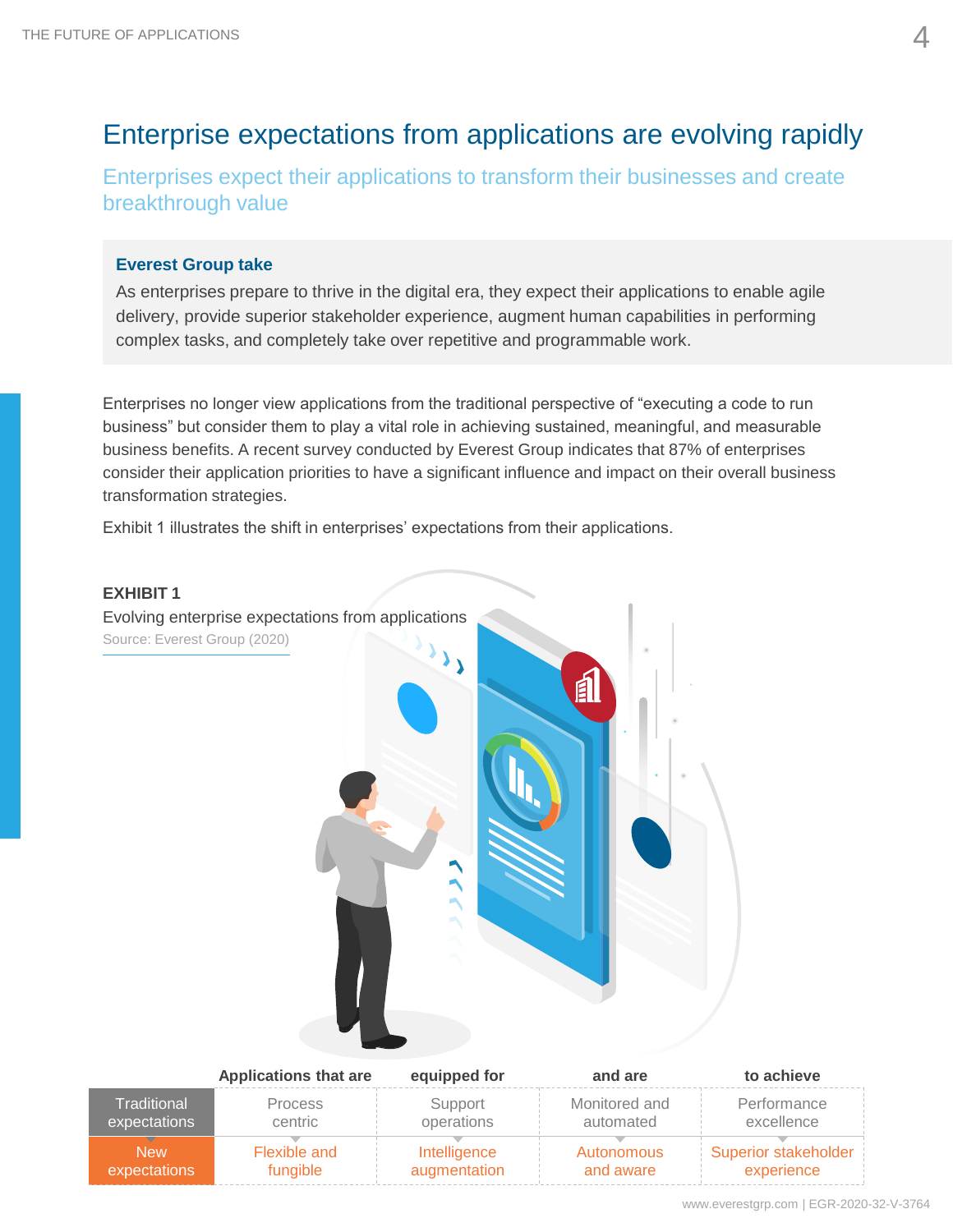Let us take a closer look at the characteristics and expectations from next-generation applications:

#### **Flexible and fungible**

In a world where no business is immune to disruption, enterprises need to anticipate evolving industry needs and trends, and respond to customer requirements as they arise. The need to continuously improve products, shorten release cycles, and deliver frequent updates is common across industries, from healthcare to automobiles and retail. Thus, be it a telehealth provider that wants to add a new customer engagement feature in its mobile application, or an automobile manufacturer that promises an improved car every week, or a retailer that is competing against digital-native companies such as Amazon, all need nibble and responsive applications to evolve quickly at scale.

> Enterprises are increasingly looking at new approaches to application development. Our research indicates that **59%** of enterprises<sup>1</sup> have adopted containers- and microservices-based application architecture

#### **Insight-driven**

The traditional goal of applications was to free humans from doing repetitive and programmable work. However, forward-looking enterprises have leveraged recent advancements in Artificial Intelligence (AI) to augment the cognitive abilities of human stakeholders via actionable insights and complex problemsolving. Be it evaluating the potential risk of a prospective insurance buyer, helping a buyer identify an appropriate product, or augmenting a purchase with a value-added service, enterprises are unlocking tremendous potential through insight-driven applications.

#### **Autonomous and aware**

While enterprises look to augment human capabilities through intelligent applications, they also need to build systems that minimize human intervention and can govern themselves. Such applications should be cognizant of the ecosystem, aware of the context, and be able to operate independently in complex situations. To this end, enterprises are extensively deploying conversational assistants to serve clients beyond the conventional service hours and building autonomous and self-healing systems to enhance service resilience.

> About **73%** of enterprise leaders<sup>1</sup> mention that investing in intelligent automation is a core focus area of their application services strategy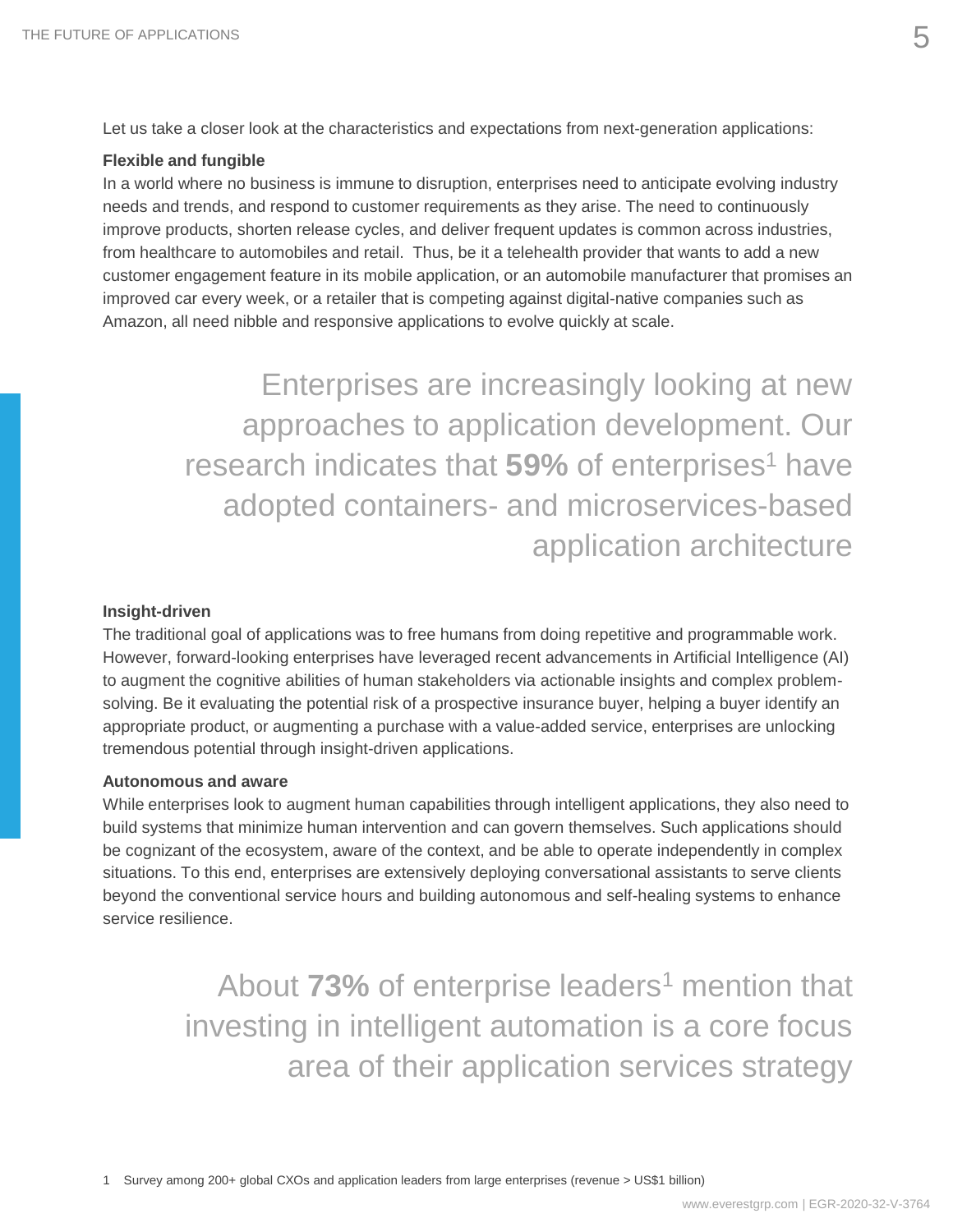#### **Experience-centric**

With a surge in the number of touchpoints and a deluge of information targeted at end users, it becomes vital for enterprises to deliver differentiated, personalized, and seamless digital experiences. Enterprises expect their applications to enable and streamline the delivery of such stakeholder-driven experiences. The quality and consistency of the application experience significantly impact the experience of customers, partners, and employees. Enterprises expect their applications to provide a consistent experience across service channels, offer hyper-personalized and immersive experiences using insights, and most importantly, think and act to adapt to human behavior.

**64%** of enterprises<sup>1</sup> consider end-user experience to be the major driver of their application services strategy

# Key features of future-ready applications

#### **Everest Group take**

An application's ability to meet enterprise expectations of the future will depend on its architectural design, ecosystem benefits leveraged through smart connections, intelligence offered to enhance experience, and the ease and speed with which it can deliver value to customers.

Next-generation applications will have to meet the criteria defined in Exhibit 2 to be future-ready.



1 Survey among 200+ global CXOs and application leaders from large enterprises (revenue > US\$1 billion)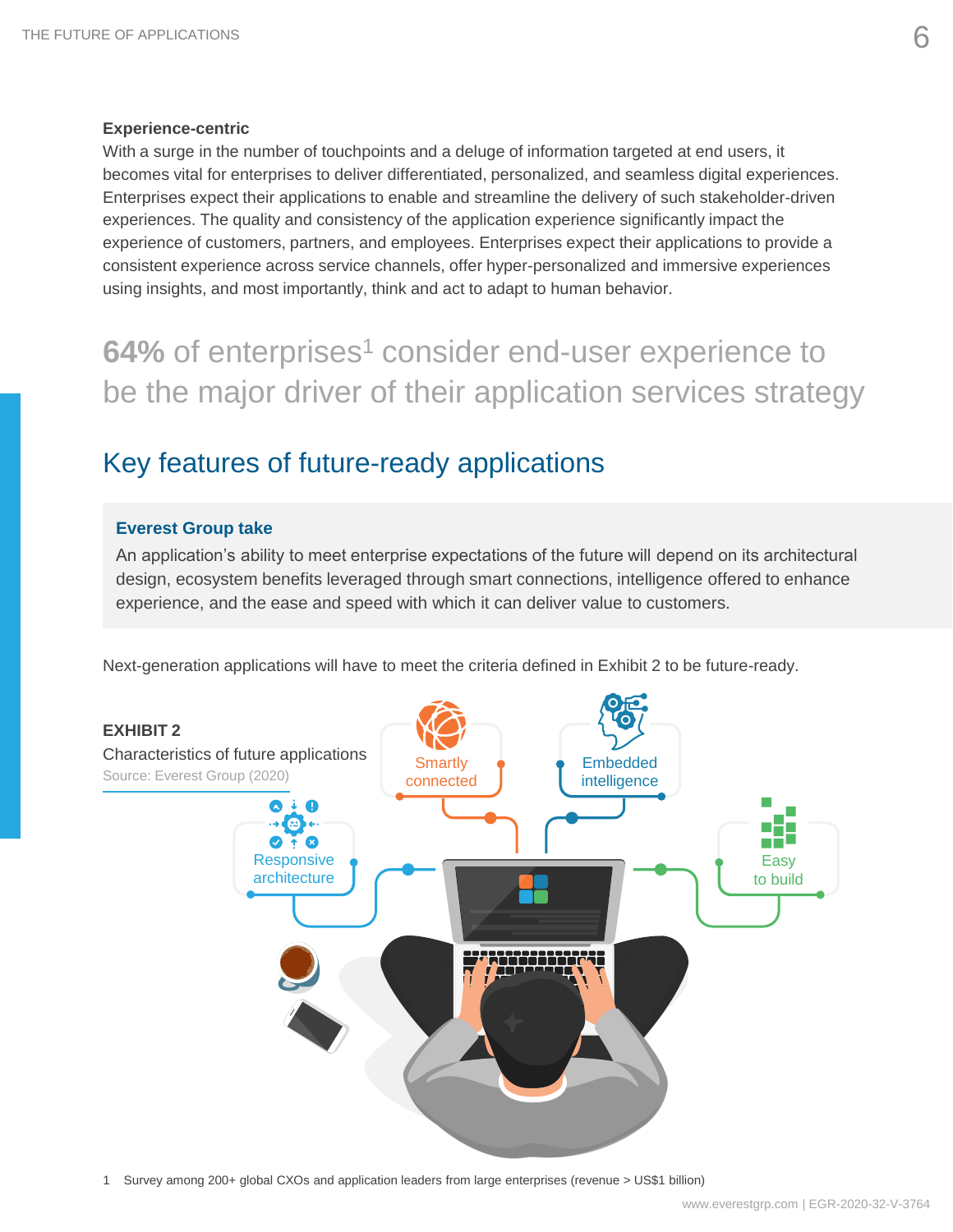Let us take a closer look at each of these features.

#### **Responsive architecture**

Future-ready applications need to be designed in a way that they can continuously evolve and align with changing business needs. This means that they should be built and managed on an architecture that is *discrete* and *dynamic*.



One way to achieve a responsive application landscape is to adopt an architecture composed of discrete components of applications as microservices versus a monolithic, tightly coupled structure. This architecture makes it easier, faster, and safer to add new components or make changes in individual components. As enterprises adopt cloud technologies, these modular components can be packaged as containers with minor modifications that are nimble and scalable across application environments, thereby shrinking release cycles. A case in point is Adidas, which containerized its ecommerce website that earlier ran on Virtual Machines (VMs). The adoption of cloud-native architecture and agile methods, enabled it to push new releases in a matter of hours.

Discrete architecture **Dynamic architecture** Dynamic architecture

To deliver on evolving business expectations, it becomes imperative for enterprises to have a dynamic architecture that adapts and reconfigures easily according to changing customer preferences. Such an architecture should focus on delivering value to customers, irrespective of the delivery technologies. Architects should be able to pick and choose application components and technologies anywhere, anytime to allow for quick modifications to the architecture.

#### **Smartly connected**

While application elements are broken into microservices, Application Program Interfaces (APIs) join these loosely coupled services and connect them with existing ecosystem components. For example, Nordea bank has built a contactless payment system with Fitbit and Garmin wearable devices. The core strength of APIs comes from the fact that they enable connection between disparate systems and technologies and form the backbone to integrate, streamline, and standardize processes. Connected applications can leverage interconnected hardware, applications, and databases to gather data and functionalities, and provide enhanced services.

While enterprises are connecting their applications to leverage internal capabilities, enterprises are driving innovation by opening APIs to the external world. The banking and financial sector has experienced a major uptick in third-party innovation after the open banking reforms in different parts of the world.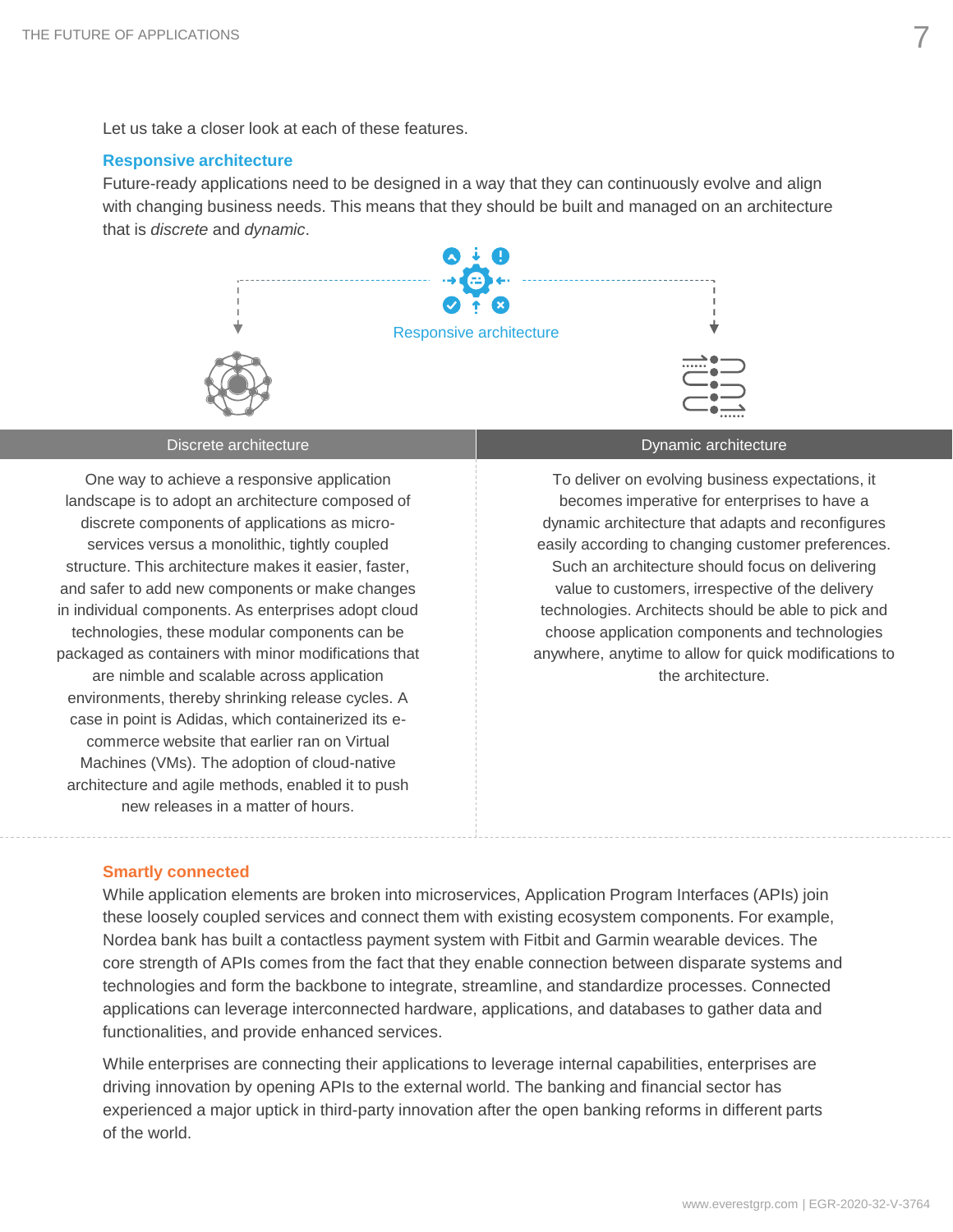While enterprises want to realize ecosystem benefits through smart integration, they face interoperability and connectivity issues. Our study suggests that **40-60%** of connected devices cannot realize their total economic value because of interoperability and interconnectivity challenges

As enterprises look to deliver faster, superior, and personalized user experience, it becomes vital for enterprises to develop an API strategy that takes into consideration both the internal and external ecosystems. It is also important for enterprises to develop a technology backbone that is platformagnostic and provides seamless connection with IoT devices, databases, and various applications.

#### **Embedded intelligence**

Intelligent applications can assess their performance, maintainability, and business value to suggest changes. A case in point is Google Translate, which was a 500,000 lines code program when initially created. Powered by Google's machine programming algorithm, it reduced itself to 500 lines and became more accurate in the process.

> About **73%** of enterprise leaders<sup>1</sup> mention that investing in intelligent automation is a core focus area of their application services strategy

Applications that learn, change, and make contextual decisions can significantly enhance services and end-user experience. Intelligent applications can analyze operational incidences such as system failure; softer aspects of human behavior such as mood, tone, intent, etc.; and predict anomalies much more efficiently and effectively by running simulations and analytics. Besides, enterprises can improve their own applications using intelligent automation.

To enhance user-experience, enterprises are extensively leveraging AI-based technologies such as natural language processing, facial recognition, image processing, and recommendation services. Conversational bots now offer a cost-effective, timely, and consistent customer experience.

To embed intelligence in applications, enterprises need to combine and process data from various sources, such as sensors, edge devices, customer interactions, and social media feeds, which mandates a strong data management practice, adept leverage of intelligence-based services, and proactive adoption in decision-making.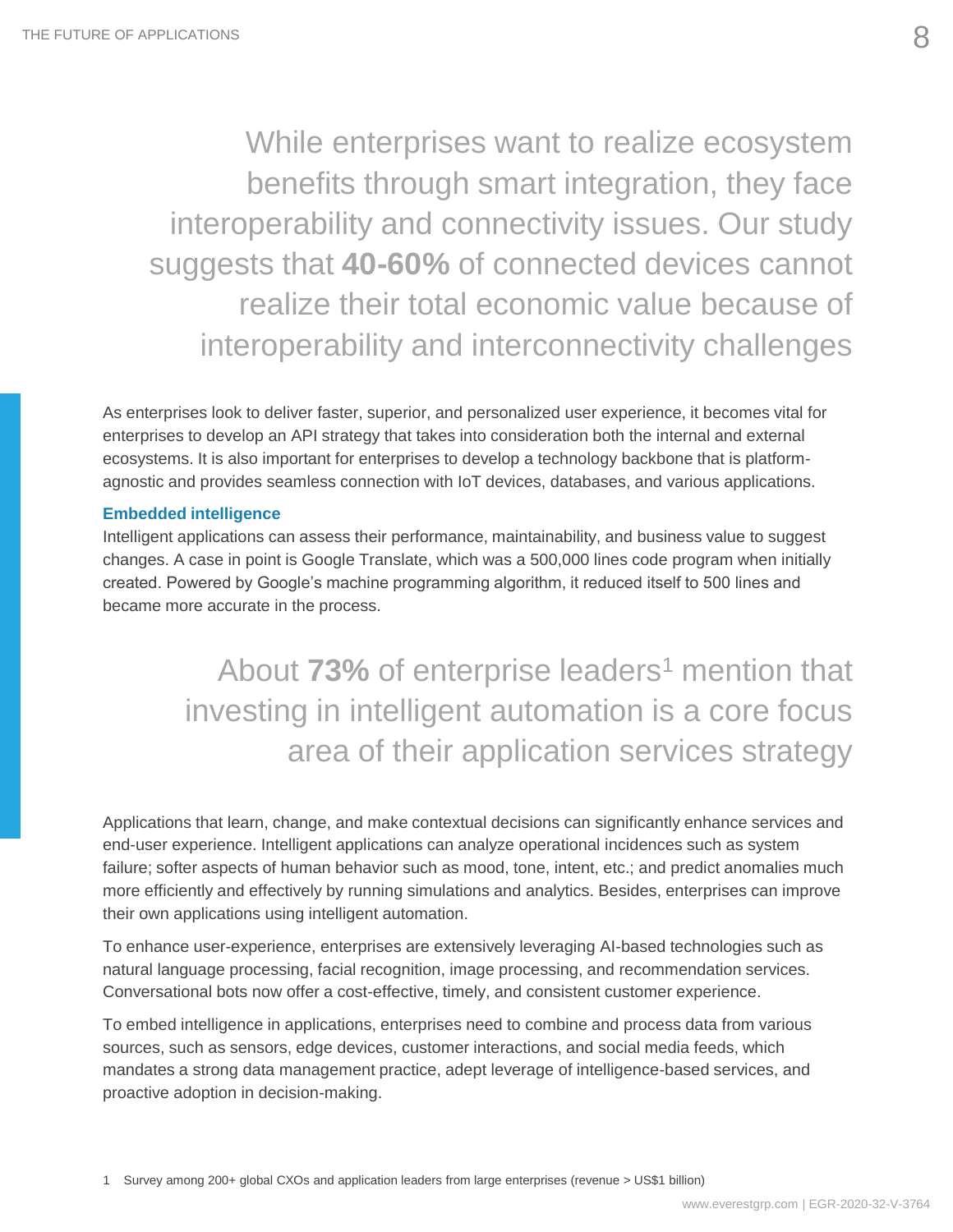#### **Easy to build**

As the development and deployment life cycles become short and agile, businesses need to quickly experiment and prototype their applications. Applications of the future are not going to wait for n specialized army of expensive developers to cater to business demands. These applications need to be accessible and comprehensible to and modifiable by a wider audience. In recent times, Shell Downstream significantly reduced its applications' time-to-market by empowering its business units with a drag and drop platform to create applications and add functionalities anytime, anywhere.

To build such capabilities, enterprises can adopt low-code/no-code platforms to enable citizen developers who do not possess technical know-how to self-develop capabilities. As these low code platforms are often programming language-/syntax-agnostic, they support automation, DevOps operations, and multi-cloud deployment, and are generally easier to integrate with the existing landscape.

# Key considerations when building applications of the future

As enterprises build applications that are flexible and fungible, intelligent and aware, and experiencecentric, they also need to factor in the following considerations, as illustrated below.



# **Business alignment**

Though this appears obvious, it needs to be re-iterated that in pursuit of building the best applications, enterprises should not lose sight of the bigger objectives of business alignment. The efficacy of next-generation applications needs to be measured by the business value they deliver that goes beyond time-to-market, quality, and cost. The KPIs for applications need to evolve from operational performance to more nuanced metrics that link them with business outcomes



### **Co-existence with legacy**

Enterprises cannot operate future-ready applications in isolation. These applications need to be connected to and should leverage useful parts in legacy systems to support critical business functions



To keep up with dynamic customer needs, an enterprise needs to have a scaled delivery and distribution model. DevOps has become a default standard in today's world, and enterprises will continue to experiment with similar models that improve delivery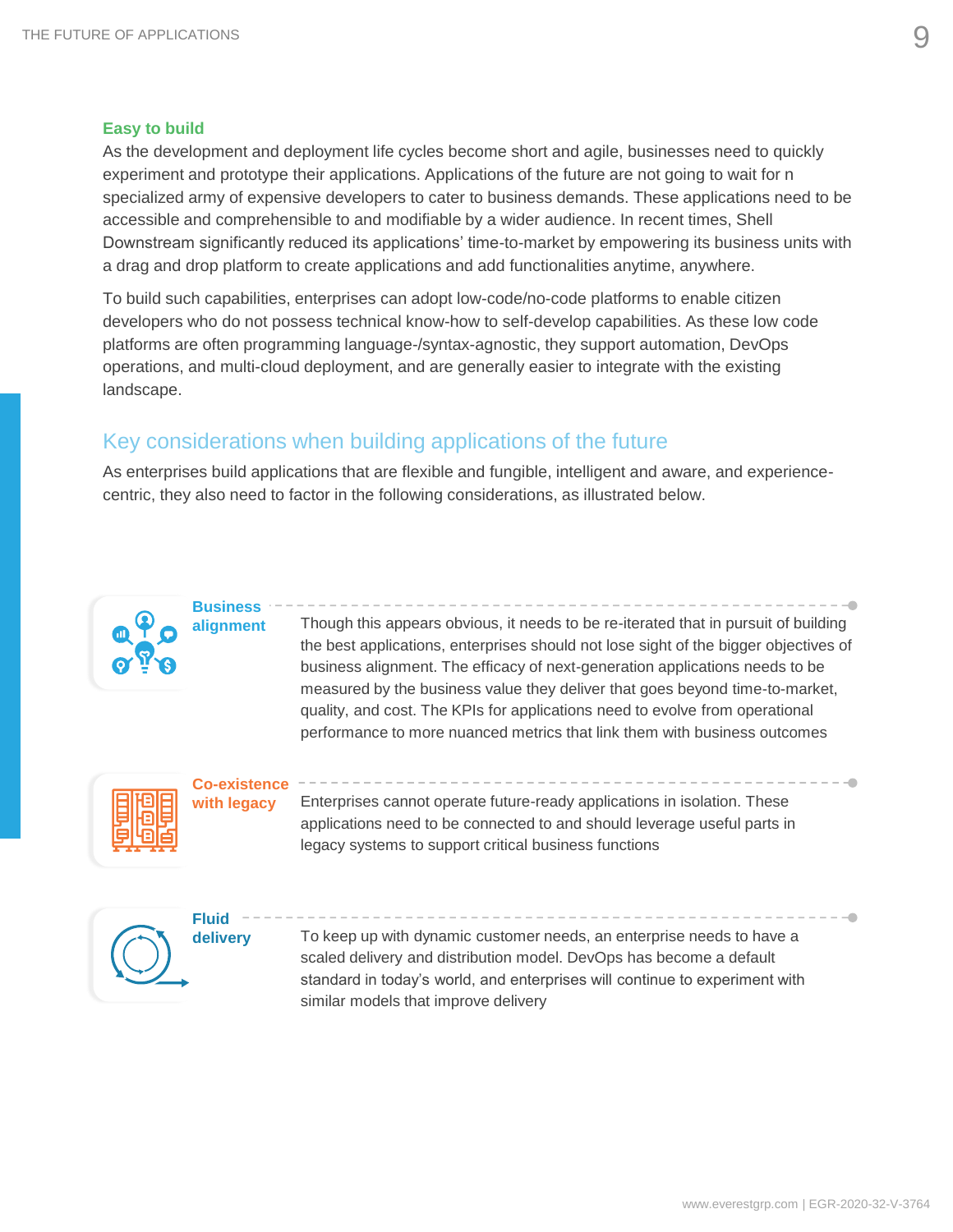|  | <b>Process</b> |
|--|----------------|
|  | optimiza       |
|  |                |
|  |                |
|  |                |

To unlock significant value from applications, an enterprise needs to transform its processes. It is imperative to have a simple, optimized, and automated set of processes across the application-to-business value chain **optimization**



Access to the right talent, at the right place, and at the right time continues to remain a key factor in building futuristic technologies for enterprises. Businesses need to empower their citizen developers with self-serving tools for prototyping and improvisation. Enterprises need to be aware of the talent they possess to build such applications and resist the urge to take initiatives that do not align with their talent models

# Value drivers for applications of the future

#### **Everest Group take**

Applications of the future will drive business growth, enhance user experience, unlock efficiencies, and prepare enterprises to face and surmount disruption, as illustrated in Exhibit 3.

#### **EXHIBIT 3**

Value drivers for applications of the future Source: Everest Group (2020)

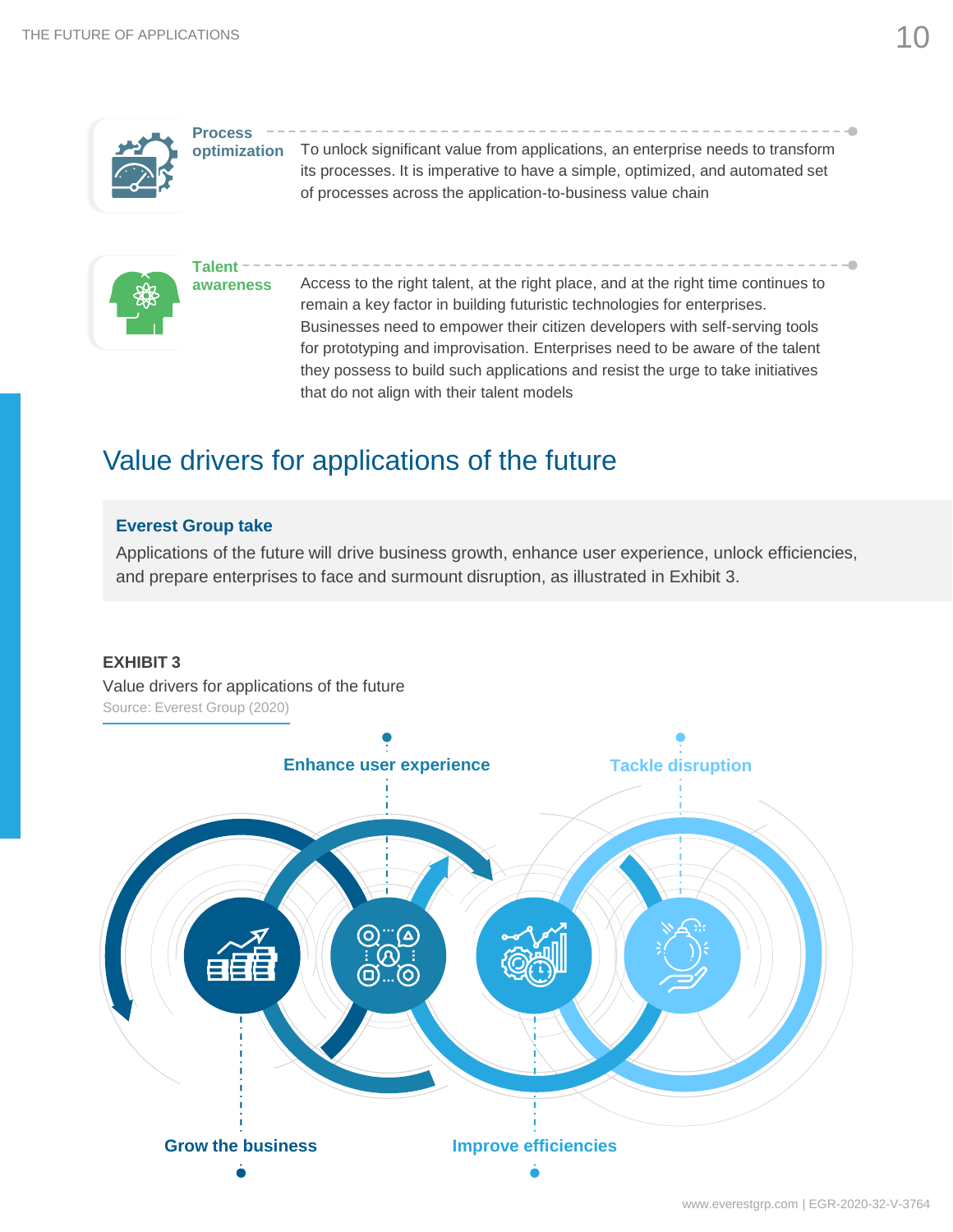#### **Grow the business**

Applications of the future will help identify and support the development of new business opportunities by their extensibility and ability to reap ecosystem benefits. They will facilitate revenue growth by creating newer avenues and business models. Flexible and fungible applications can help enterprises quickly spin up new service channels. A case in point is Unilever, which unified its existing portfolio of applications and brand catalogs with APIs over a platform to create a fully functional e-commerce entity within six months.

As applications get smartly connected to a wider ecosystem, they get access to new avenues for services such as social connections, smart assistants, partner service channels, and even adjacent industries.

#### **Enhance user experience**

To enhance user experience, enterprises are leveraging a light and nimble application architecture to push incremental functionalities and services. As applications get intelligently connected to more and more devices and systems, they obtain access to intimate data and interaction mediums with customers, facilitating a seamless, personalized, and consistent experience across channels. Further, self-healing and self-governing applications make services available round the clock for customers.

#### **Improve efficiencies**

Applications of the future will self-learn and continuously improve themselves, thereby making processes more efficient. The application architecture's flexibility will let them adapt and respond to evolving requirements, making changes easier and scalable. Seamless connectivity and visibility will make application monitoring and maintenance more efficient.

The value of automation is not restricted to programmable tasks that enhance an application's operations. Next-generation applications will enable humans to make complex decisions, improve business productivity, and reduce costs associated with human bias, fatigue, and errors.

#### **Tackle disruption**

As enterprises face increased competition and disruptive forces, applications of the future provide them with a platform for continuous evolution and experimentation, enable collaborative innovation, and open new channels for improvisation, especially as they access ecosystem partners. Besides, these applications provide enterprises access to valuable insights to understand, predict, and respond to evolving customer needs.

# An approach to build future-ready applications

To build future-ready applications, we recommend enterprises to take a three-phase approach – Equip, Evolve, and Excel – which requires a shift in the way applications are built, run, maintained, interact with users, and deliver value to enterprises. In Exhibit 4, we detail the specifics of the Equip, Evolve, and Excel approach, which will help enterprises build agile and resilient next-generation applications.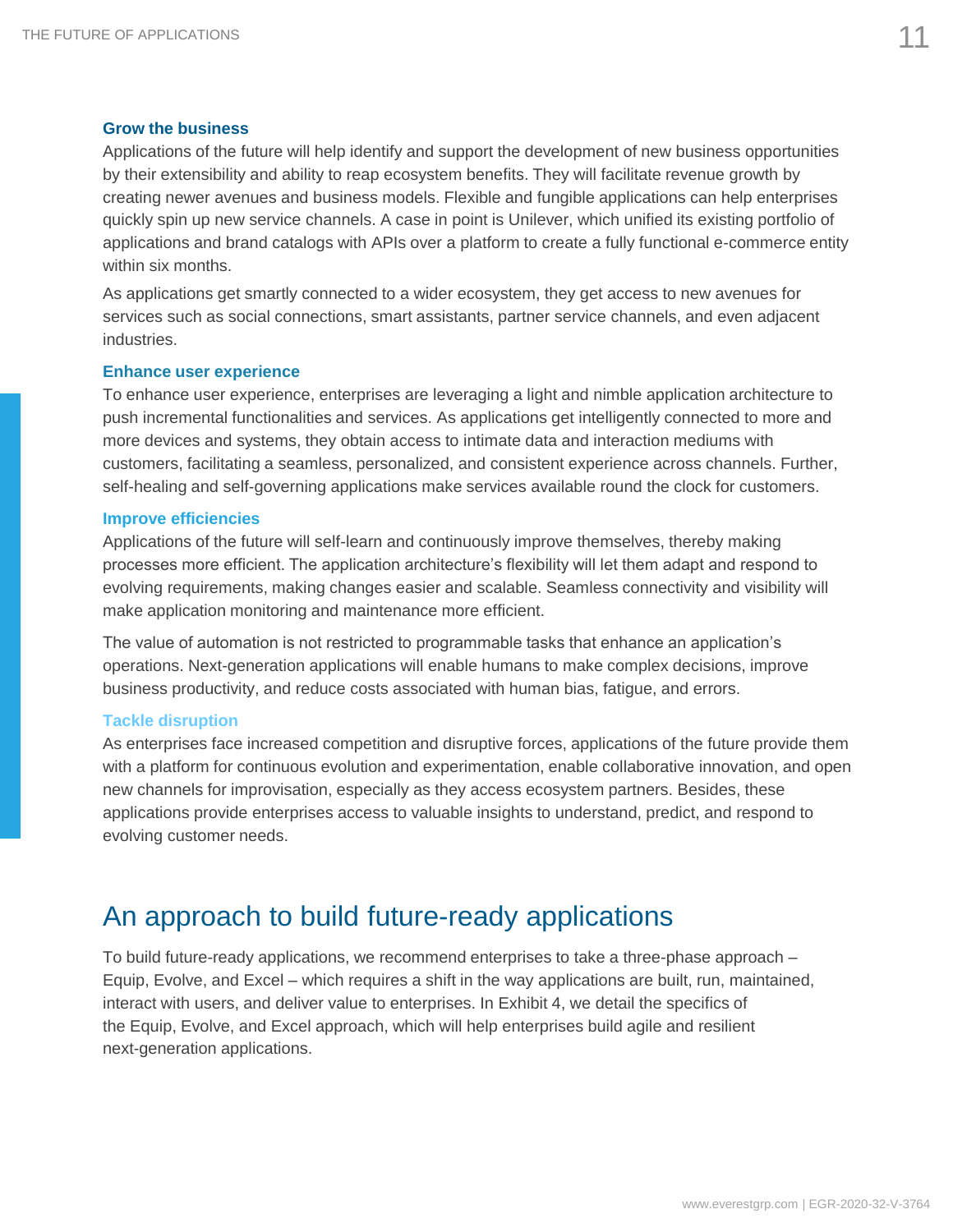**EXHIBIT 4** Journey to build applications of the future

Source: Everest Group (2020)



#### **Build**

Design a flexible architecture and adopt an enterprise-wide API strategy to integrate applications with existing assets

#### Run and repair

Develop CI/CD pipelines to automate workflows

#### **Interaction**

Build user-centric and responsive interfaces using design principles

#### KPIs

Focus on running business operations efficiently



#### Build

Adopt cloud-native principles to build applications and open APIs for ecosystem entities

#### Run and repair

Embed intelligence to develop self-healing capabilities

#### Interaction

Build omnichannel capabilities to offer hyper-personalized and customized advisory services

#### KPIs

Focus on experience and effectiveness

#### Build

**Excel**

Develop interoperable capabilities to orchestrate workloads across different environments

#### Run and repair

Introduce machine programming to improve applications and workflows

#### **Interaction**

Offer conversational and interactive experiences through voice and visuals

#### **KPIs**

Focus on real-time business value delivered

These incremental steps to build applications of the future not only modernize the current technology landscape but also equip an enterprise with applications that can evolve with time. It is highly likely that these applications would become an important enabler for enterprises in taking the next big step in their digital journey.